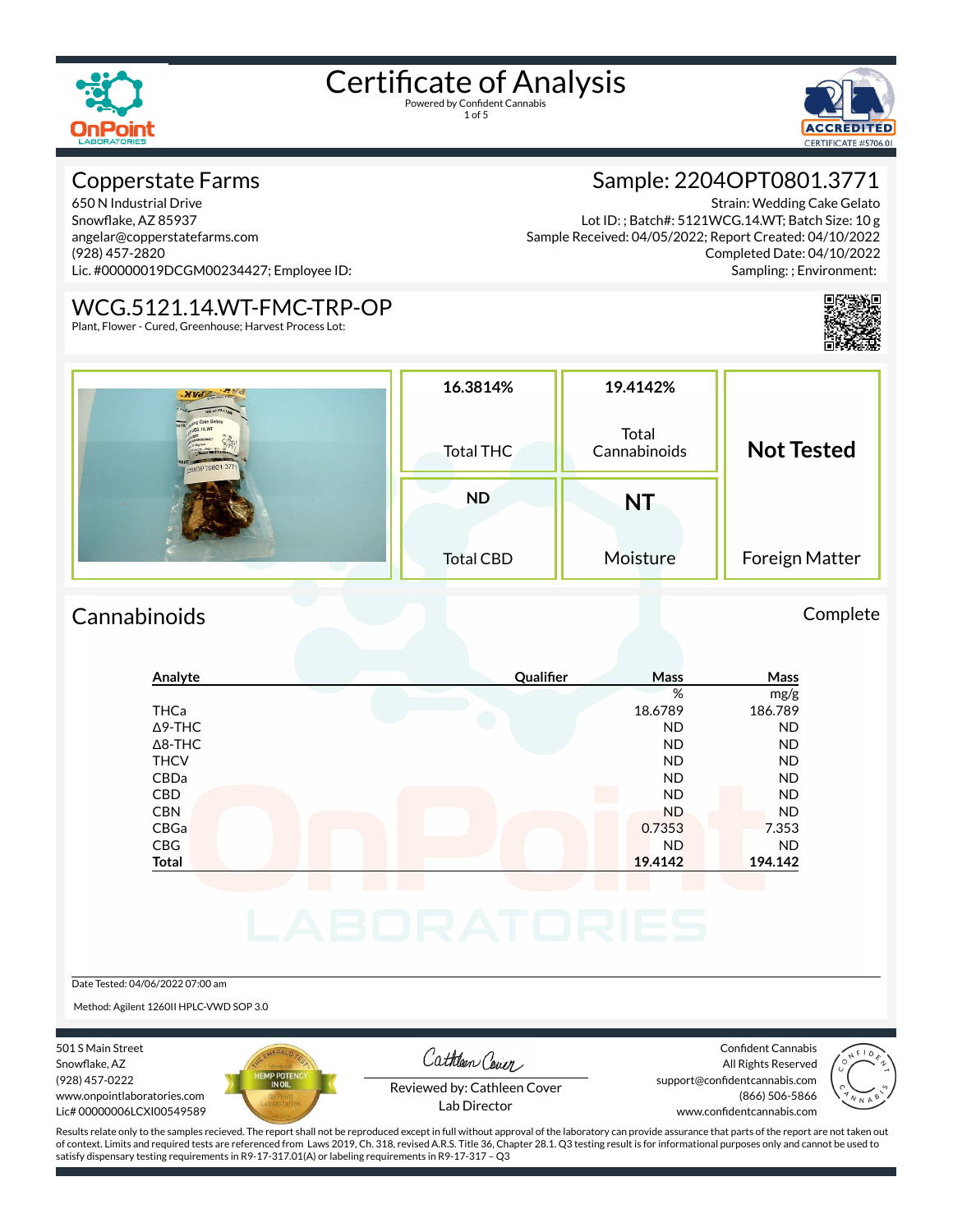



#### Copperstate Farms

650 N Industrial Drive Snowflake, AZ 85937 angelar@copperstatefarms.com (928) 457-2820 Lic. #00000019DCGM00234427; Employee ID:

#### WCG.5121.14.WT-FMC-TRP-OP

Plant, Flower - Cured, Greenhouse; Harvest Process Lot:

#### **Terpenes**

| Analyte                | Qualifier | LOQ    | Limit | Mass                                      | <b>Status</b> |
|------------------------|-----------|--------|-------|-------------------------------------------|---------------|
|                        |           | %      | $\%$  | %                                         |               |
| <b>B-Caryophyllene</b> |           | 0.0400 |       | 0.5783                                    | <b>Tested</b> |
| Farnesene              |           | 0.0400 |       | 0.5017                                    | <b>Tested</b> |
| $\alpha$ -Humulene     |           | 0.0400 |       | 0.2522                                    | <b>Tested</b> |
| δ-Limonene             |           | 0.0400 |       | 0.1620                                    | <b>Tested</b> |
| Linalool               |           | 0.0400 |       | 0.1302                                    | <b>Tested</b> |
| β-Myrcene              |           | 0.0400 |       | 0.0559                                    | <b>Tested</b> |
| 1,4-Cineole            |           | 0.0400 |       | <b>ND</b>                                 | <b>Tested</b> |
| 3-Carene               |           | 0.0400 |       | <b>ND</b>                                 | <b>Tested</b> |
| $\alpha$ -Bisabolol    |           | 0.0400 |       | <b>ND</b>                                 | <b>Tested</b> |
| $\alpha$ -Cedrene      |           | 0.0400 |       | <b>ND</b>                                 | <b>Tested</b> |
| $\alpha$ -Phellandrene |           | 0.0400 |       | <b>ND</b>                                 | <b>Tested</b> |
| $\alpha$ -Pinene       |           | 0.0400 |       | <loq< td=""><td><b>Tested</b></td></loq<> | <b>Tested</b> |
| $\alpha$ -Terpinene    |           | 0.0400 |       | <b>ND</b>                                 | <b>Tested</b> |
| $\alpha$ -Terpineol    |           | 0.0400 |       | <loq< td=""><td><b>Tested</b></td></loq<> | <b>Tested</b> |
| <b>B-Pinene</b>        |           | 0.0400 |       | <loq< td=""><td><b>Tested</b></td></loq<> | <b>Tested</b> |
| Borneol                |           | 0.0400 |       | <b>ND</b>                                 | <b>Tested</b> |
| Camphene               |           | 0.0400 |       | <b>ND</b>                                 | <b>Tested</b> |
| Camphor                |           | 0.0400 |       | <b>ND</b>                                 | <b>Tested</b> |
| Caryophyllene Oxide    |           | 0.0400 |       | <b>ND</b>                                 | <b>Tested</b> |
| Cedrol                 |           | 0.0400 |       | <b>ND</b>                                 | <b>Tested</b> |
| cis-Nerolidol          |           | 0.0400 |       | <b>ND</b>                                 | <b>Tested</b> |
| cis-Ocimene            |           | 0.0400 |       | <b>ND</b>                                 | <b>Tested</b> |
| Endo-Fenchyl Alcohol   |           | 0.0400 |       | <loq< td=""><td>Tested</td></loq<>        | Tested        |
| Eucalyptol             |           | 0.0400 |       | <b>ND</b>                                 | <b>Tested</b> |
| Fenchone               |           | 0.0400 |       | <b>ND</b>                                 | <b>Tested</b> |
| y-Terpinene            |           | 0.0400 |       | <b>ND</b>                                 | <b>Tested</b> |
| y-Terpineol            |           | 0.0400 |       | <b>ND</b>                                 | <b>Tested</b> |
| Geraniol               |           | 0.0400 |       | <b>ND</b>                                 | <b>Tested</b> |
| Geranyl Acetate        |           | 0.0400 |       | <b>ND</b>                                 | <b>Tested</b> |
| Guaiol                 |           | 0.0400 |       | <b>ND</b>                                 | <b>Tested</b> |
| Isoborneol             |           | 0.0400 |       | <b>ND</b>                                 | <b>Tested</b> |
| Isopulegol             |           | 0.0400 |       | <b>ND</b>                                 | <b>Tested</b> |
| Menthol                |           | 0.0400 |       | <b>ND</b>                                 | <b>Tested</b> |
| Nerol                  |           | 0.0400 |       | <b>ND</b>                                 | <b>Tested</b> |
| Ocimene                |           | 0.0400 |       | <b>ND</b>                                 | <b>Tested</b> |
| Pulegone               |           | 0.0400 |       | <b>ND</b>                                 | <b>Tested</b> |
| Sabinene               |           | 0.0400 |       | <b>ND</b>                                 | <b>Tested</b> |
| Sabinene Hydrate       |           | 0.0400 |       | <b>ND</b>                                 | <b>Tested</b> |
| Terpinolene            |           | 0.0400 |       | <b>ND</b>                                 | <b>Tested</b> |
| Valencene              |           | 0.0400 |       | <b>ND</b>                                 | <b>Tested</b> |



Strain: Wedding Cake Gelato

Completed Date: 04/10/2022 Sampling: ; Environment:

Primary Aromas

Sample: 2204OPT0801.3771

Lot ID: ; Batch#: 5121WCG.14.WT; Batch Size: 10 g

Sample Received: 04/05/2022; Report Created: 04/10/2022



Date Tested: 04/07/2022 12:00 am

Method: Agilent Intuvo 9000 gas chromatography direct injection

501 S Main Street

Snowflake, AZ (928) 457-0222 www.onpointlaboratories.com Lic# 00000006LCXI00549589 Cathleen Cover

Confident Cannabis All Rights Reserved support@confidentcannabis.com (866) 506-5866



Reviewed by: Cathleen Cover Lab Director

www.confidentcannabis.com

Results relate only to the samples recieved. The report shall not be reproduced except in full without approval of the laboratory can provide assurance that parts of the report are not taken out of context. Limits and required tests are referenced from Laws 2019, Ch. 318, revised A.R.S. Title 36, Chapter 28.1. Q3 testing result is for informational purposes only and cannot be used to satisfy dispensary testing requirements in R9-17-317.01(A) or labeling requirements in R9-17-317 – Q3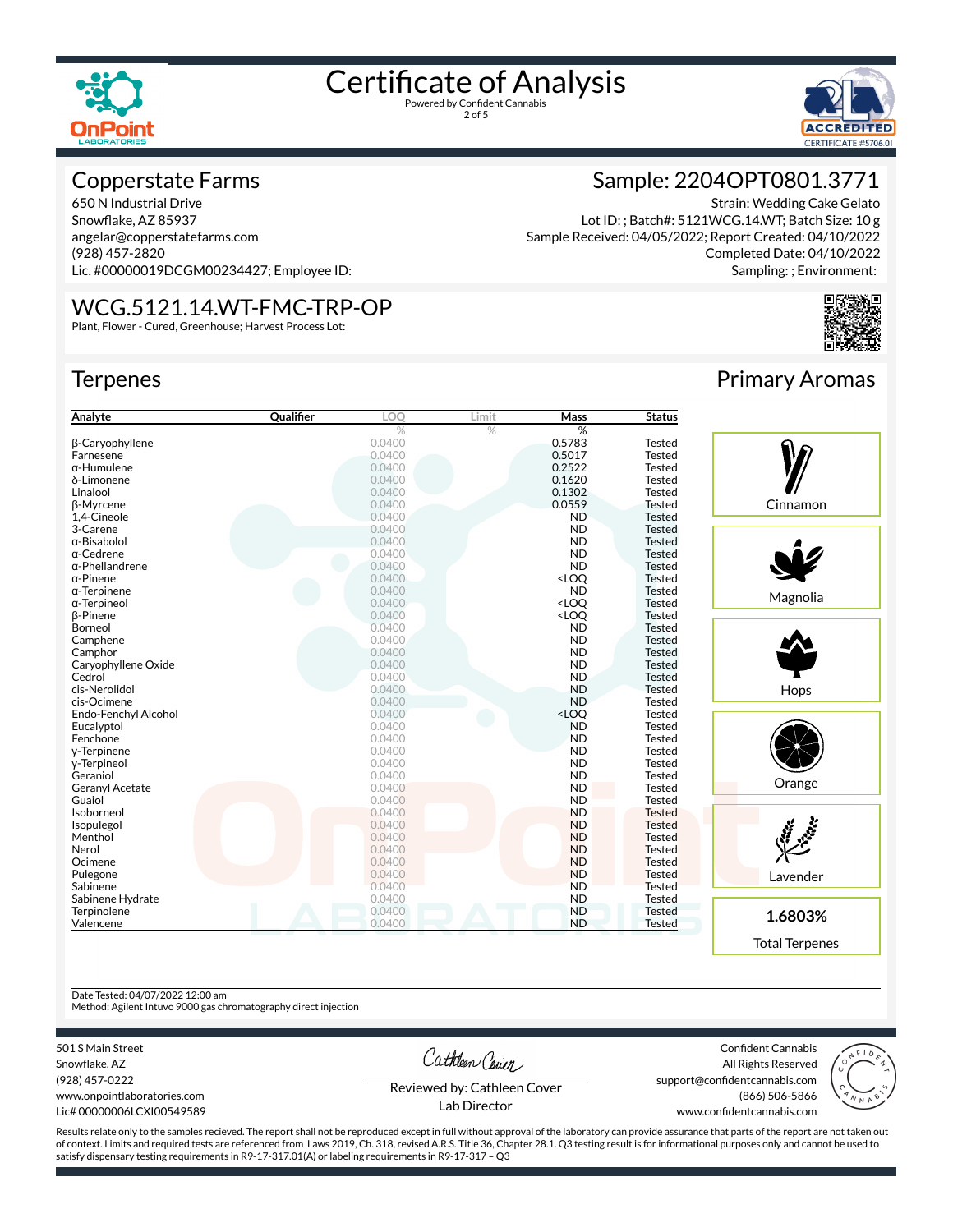

3 of 5



Sample: 2204OPT0801.3771

Lot ID: ; Batch#: 5121WCG.14.WT; Batch Size: 10 g

Sample Received: 04/05/2022; Report Created: 04/10/2022

Strain: Wedding Cake Gelato

Completed Date: 04/10/2022

#### Copperstate Farms

650 N Industrial Drive Snowflake, AZ 85937 angelar@copperstatefarms.com (928) 457-2820 Lic. #00000019DCGM00234427; Employee ID:

#### WCG.5121.14.WT-FMC-TRP-OP

Plant, Flower - Cured, Greenhouse; Harvest Process Lot:

#### Microbials Pass





of context. Limits and required tests are referenced from Laws 2019, Ch. 318, revised A.R.S. Title 36, Chapter 28.1. Q3 testing result is for informational purposes only and cannot be used to satisfy dispensary testing requirements in R9-17-317.01(A) or labeling requirements in R9-17-317 – Q3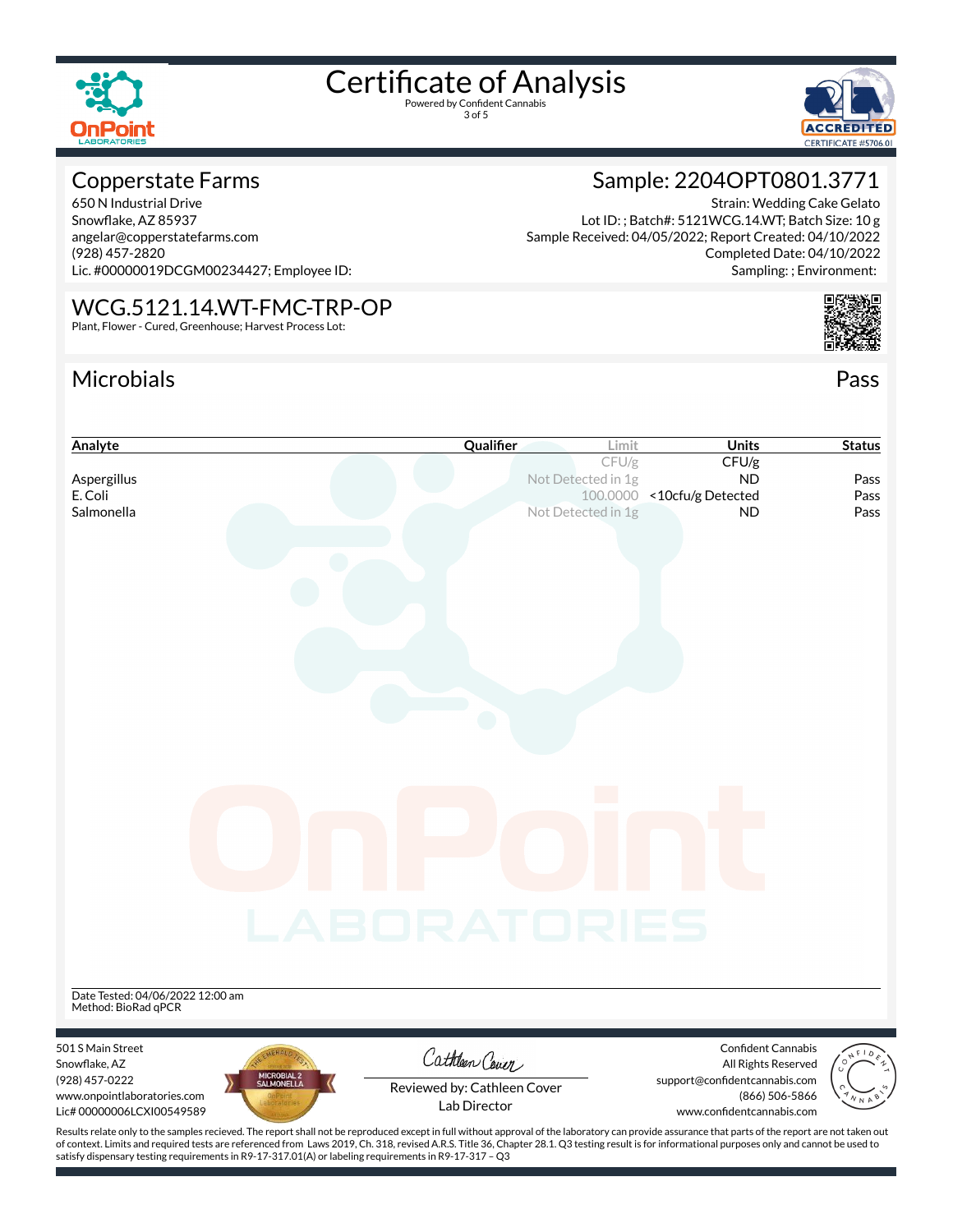

4 of 5



#### Copperstate Farms

650 N Industrial Drive Snowflake, AZ 85937 angelar@copperstatefarms.com (928) 457-2820 Lic. #00000019DCGM00234427; Employee ID:

#### WCG.5121.14.WT-FMC-TRP-OP

Plant, Flower - Cured, Greenhouse; Harvest Process Lot:

### Heavy Metals **Pass**

### Sample: 2204OPT0801.3771

Strain: Wedding Cake Gelato Lot ID: ; Batch#: 5121WCG.14.WT; Batch Size: 10 g Sample Received: 04/05/2022; Report Created: 04/10/2022 Completed Date: 04/10/2022 Sampling: ; Environment:





Results relate only to the samples recieved. The report shall not be reproduced except in full without approval of the laboratory can provide assurance that parts of the report are not taken out of context. Limits and required tests are referenced from Laws 2019, Ch. 318, revised A.R.S. Title 36, Chapter 28.1. Q3 testing result is for informational purposes only and cannot be used to satisfy dispensary testing requirements in R9-17-317.01(A) or labeling requirements in R9-17-317 – Q3